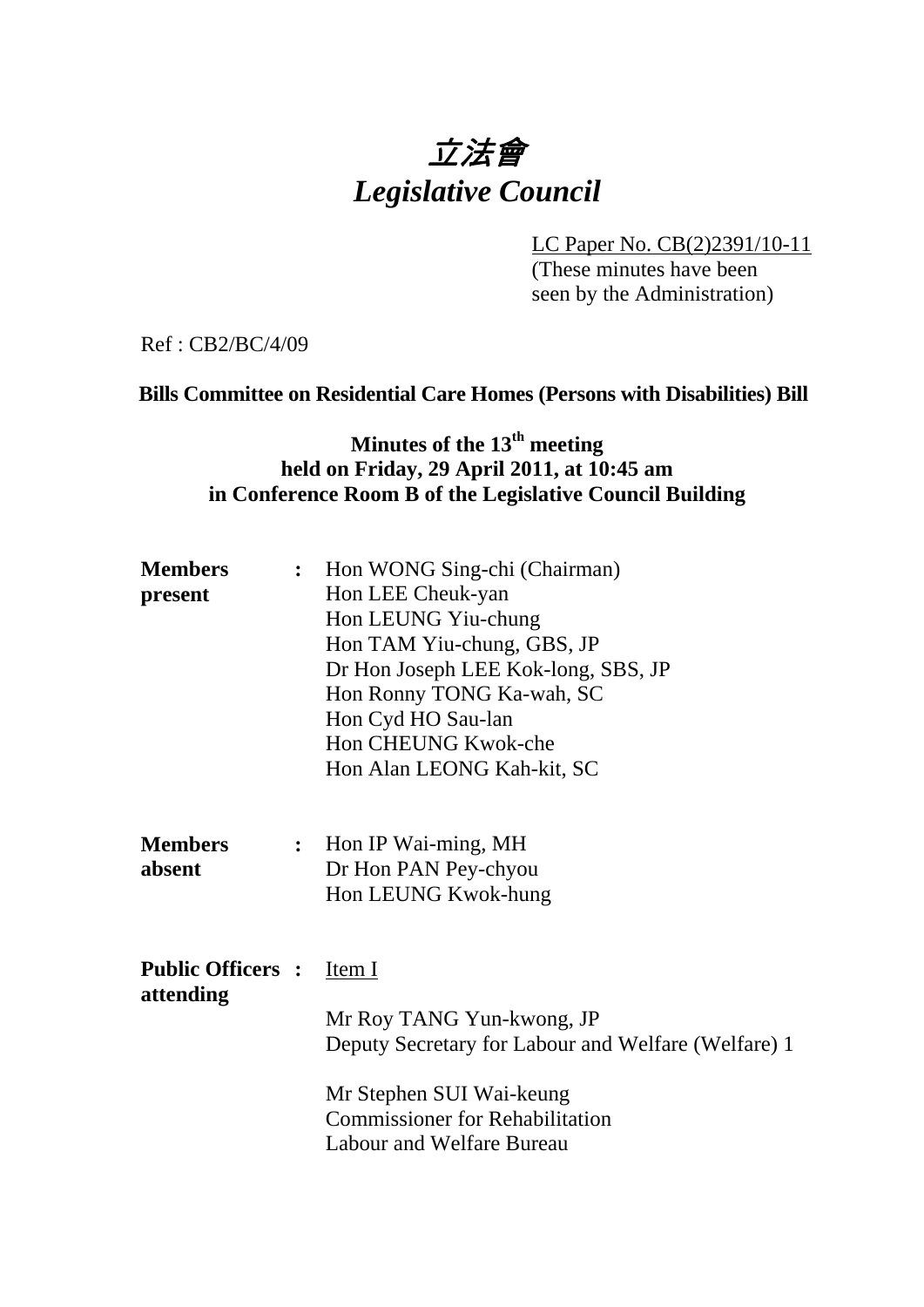|                               | Mrs Cecilia YUEN<br><b>Assistant Director of Social Welfare</b><br>(Rehabilitation and Medical Social Services)                             |
|-------------------------------|---------------------------------------------------------------------------------------------------------------------------------------------|
|                               | Ms Maggie LEUNG Yee-lee<br>Senior Social Work Officer<br>(Rehabilitation and Medical Social Services) 6<br><b>Social Welfare Department</b> |
|                               | Ms Lonnie NG Wah-chi<br><b>Senior Government Counsel</b><br>Department of Justice                                                           |
| <b>Clerk</b> in<br>attendance | : Miss Betty MA<br>Chief Council Secretary (2) 4                                                                                            |
| <b>Staff</b> in<br>attendance | : Mr YICK Wing-kin<br><b>Assistant Legal Adviser 8</b>                                                                                      |
|                               | Ms Yvonne YU<br>Senior Council Secretary (2) 4                                                                                              |
|                               | Miss Maggie CHIU<br>Legislative Assistant (2) 4                                                                                             |

#### Action

**I. Meeting with the Administration**  [The Bill, LC Paper Nos. CB(2)1472/10-11(01) and CB(2)1609/10-11(01) to (02)]

The Bills Committee deliberated (index of proceedings attached at **Annex**).

2. The Administration took members through the paper setting out its response to issues raised at the Bills Committee meetings held on 3, 17 December 2010 and 11 February 2011 [LC Paper No. CB(2)1609/10-11(01)].

3. In response to members' concern on whether the Administration would revise the proposed minimum spatial requirement of 6.5  $m^2$  per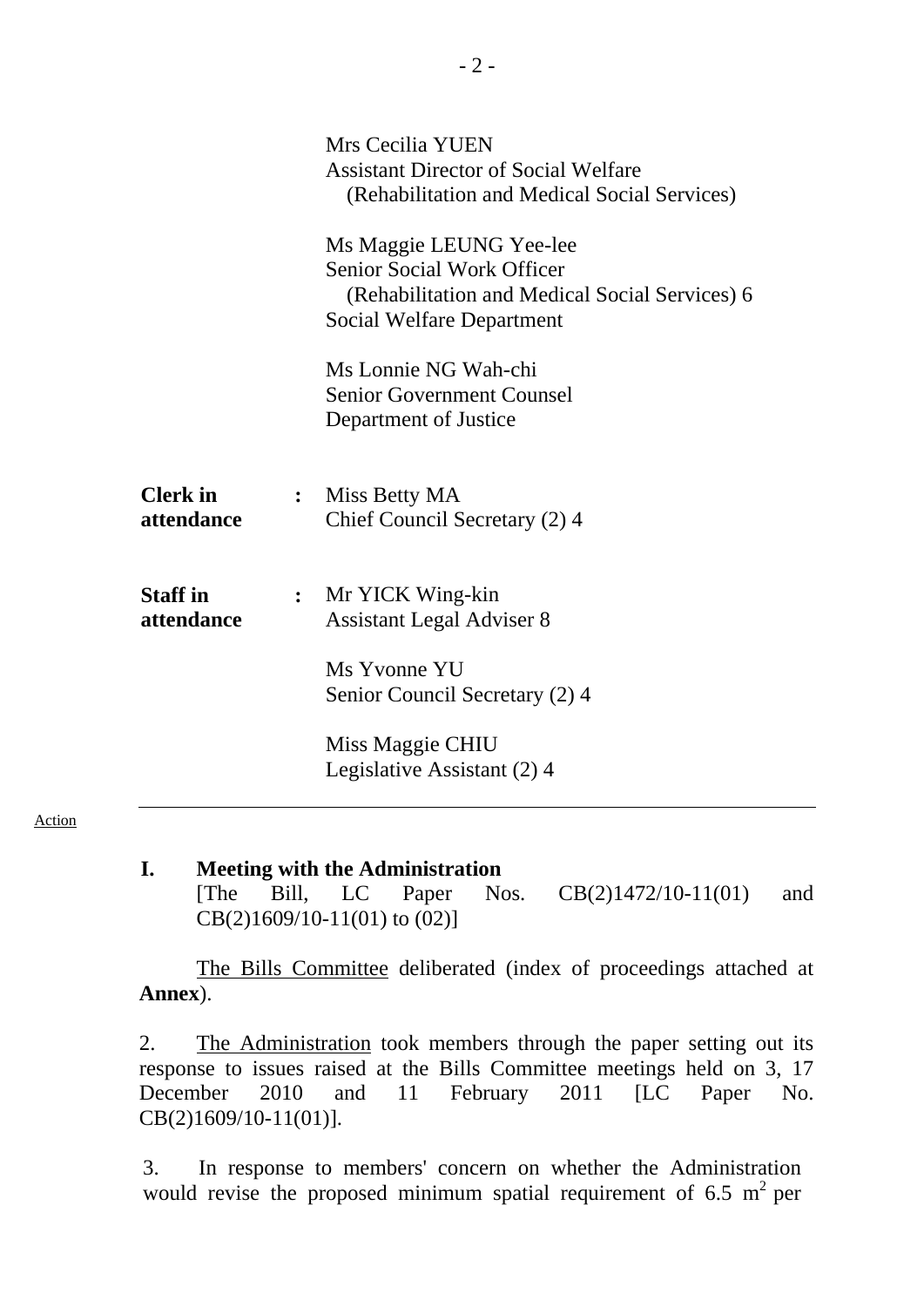Admin

- 3 -

resident, the Administration advised that the number of residents to be accommodated in a residential care home for persons with disabilities ("RCHD") was determined by its physical size and the space standard per capita, i.e. the net floor area for the exclusive use of the home. The inclusion of outdoor space, such as garden and podium might result in a reduction in the actual residential space for each resident. Diverse views had been received from the residents and the operators on the basis for calculating the floor space. In the light of members' views, the Administration agreed to revisit the level of minimum area of floor space to be required for each resident in a RCHD and the criteria for determining the area in a RCHD for the purpose of the spatial requirement to be stipulated in the Regulation which would be tabled for negative vetting by the Legislative Council after passage of the Bill.

4. Members noted the Administration's response to the views expressed during the clause-by-clause examination of the Bill and the Administration's proposed amendments to individual clauses [LC Paper No.  $CB(2)1609/10-11(02)$ . Concern was raised as to whether the reference to "any Deputy Director" in clause 20(4) should be amended to "a Deputy Director" who was responsible for administering the licensing scheme for RCHDs. The Administration was requested to further consider members' concern in this respect. Members considered the Administration's other proposed amendments acceptable.

5. Members noted that the Administration would provide a complete set of the draft Committee Stage amendments and the legislative timetable in due course.

## **II. Any other business**

6. There being no other business, the meeting ended at 11:56 am.

Council Business Division 2 Legislative Council Secretariat 15 July 2011

Admin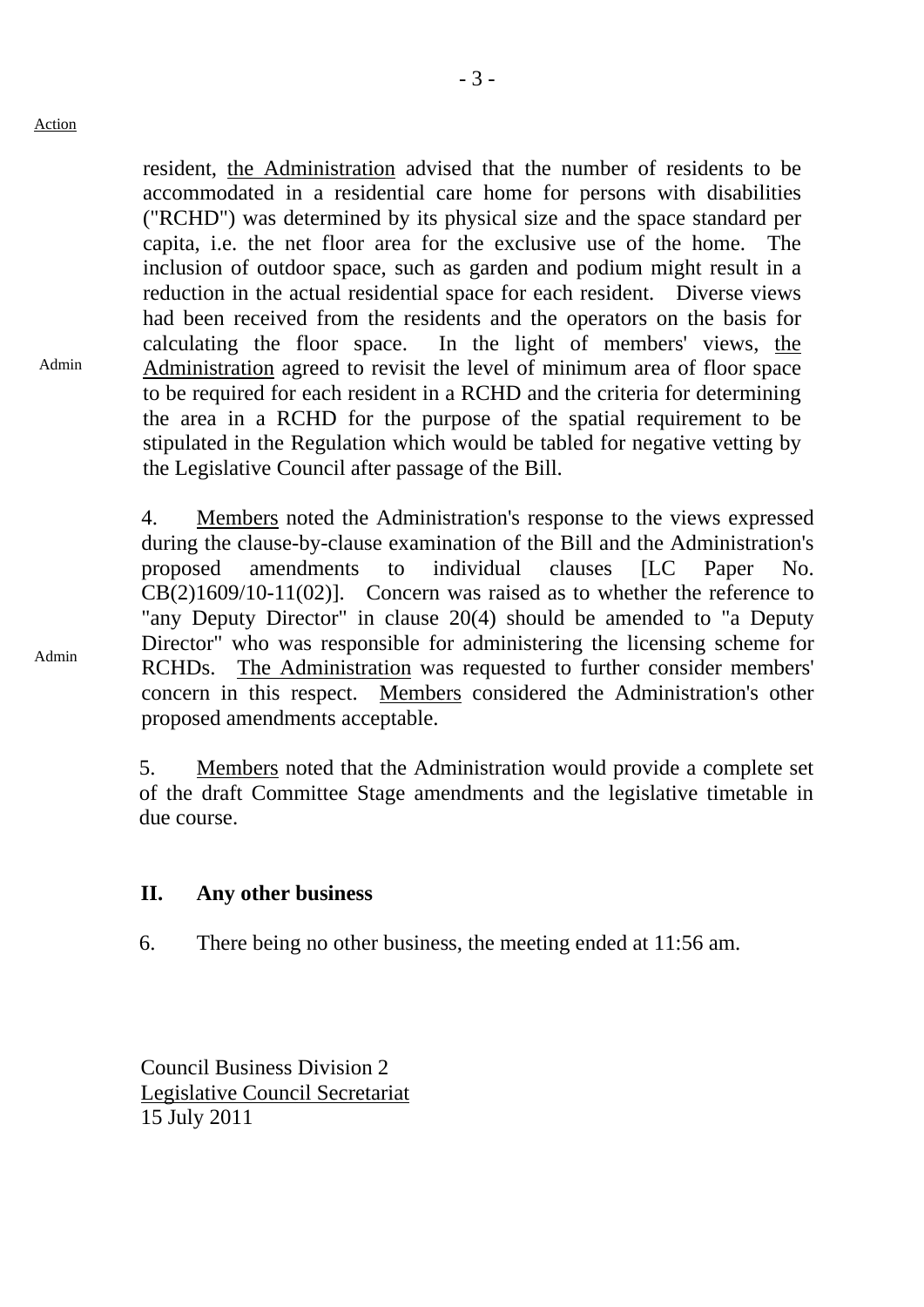## **Proceedings of the 13th meeting of the Bills Committee on Residential Care Homes (Persons with Disabilities) Bill on Friday, 29 April 2011, at 10:45 am in Conference Room B of the Legislative Council Building**

| <b>Time marker</b>                                | Speaker(s)                              | Subject(s)                                                                                                                                                                                                                                                                                                                                                                                                                                                                                                                                                            | <b>Action</b><br>required |  |  |  |
|---------------------------------------------------|-----------------------------------------|-----------------------------------------------------------------------------------------------------------------------------------------------------------------------------------------------------------------------------------------------------------------------------------------------------------------------------------------------------------------------------------------------------------------------------------------------------------------------------------------------------------------------------------------------------------------------|---------------------------|--|--|--|
| Agenda item $I$ – Meeting with the Administration |                                         |                                                                                                                                                                                                                                                                                                                                                                                                                                                                                                                                                                       |                           |  |  |  |
| $000000 - 000412$                                 | Chairman<br>Administration              | Opening remarks                                                                                                                                                                                                                                                                                                                                                                                                                                                                                                                                                       |                           |  |  |  |
| 000413 - 001035                                   | Ms Cyd HO<br>Chairman<br>Administration | Continuation of discussion on the Administration's<br>response to issues raised at meetings held on 4<br>and<br>January<br>2011<br>20<br>[LC Paper<br>No.<br>$CB(2)1472/10-11(01)]$                                                                                                                                                                                                                                                                                                                                                                                   |                           |  |  |  |
|                                                   |                                         | Ms Cyd HO's concern about the impact of the<br>statutory minimum wage on the manpower<br>requirement of residential care homes for persons<br>with disabilities ("RCHDs") and whether the<br>Administration would issue guidelines on the<br>calculation of work hours.                                                                                                                                                                                                                                                                                               |                           |  |  |  |
|                                                   |                                         | The Administration's advice that the specified<br>hours of work in the employment contracts of<br>RCHD staff should include the performance of<br>on-call and stand-by duties. Given various types<br>of posts were involved, it was technically difficult<br>to issue guidelines as suggested by Ms HO.<br>Nevertheless, SWD staff would examine the<br>employment records kept by RCHD operators, as<br>required under the statutory licensing scheme<br>during regular inspections.                                                                                |                           |  |  |  |
| 001036 - 001911                                   | Chairman<br>Administration              | The Administration's response to issues raised at<br>meetings held on 3 and 17 December 2010 and 11<br>February 2011<br>[LC Paper No. CB(2)1609/10-11(01)]                                                                                                                                                                                                                                                                                                                                                                                                            |                           |  |  |  |
| 001912 - 002636                                   | Chairman<br>Administration              | Chairman's concern<br>The<br>whether<br>the<br>on<br>Administration would consider revising<br>the<br>proposed minimum spatial requirement of 6.5 $m2$<br>per RCHD resident. Consideration should be<br>given to including outdoor space for the purpose<br>of calculating the spatial requirement in order to<br>encourage the operators to provide more spacious<br>area for recreational activities for the RCHD<br>residents.<br>The Administration's response -<br>the number of residents to be accommodated<br>(a)<br>in a RCHD was determined by its physical |                           |  |  |  |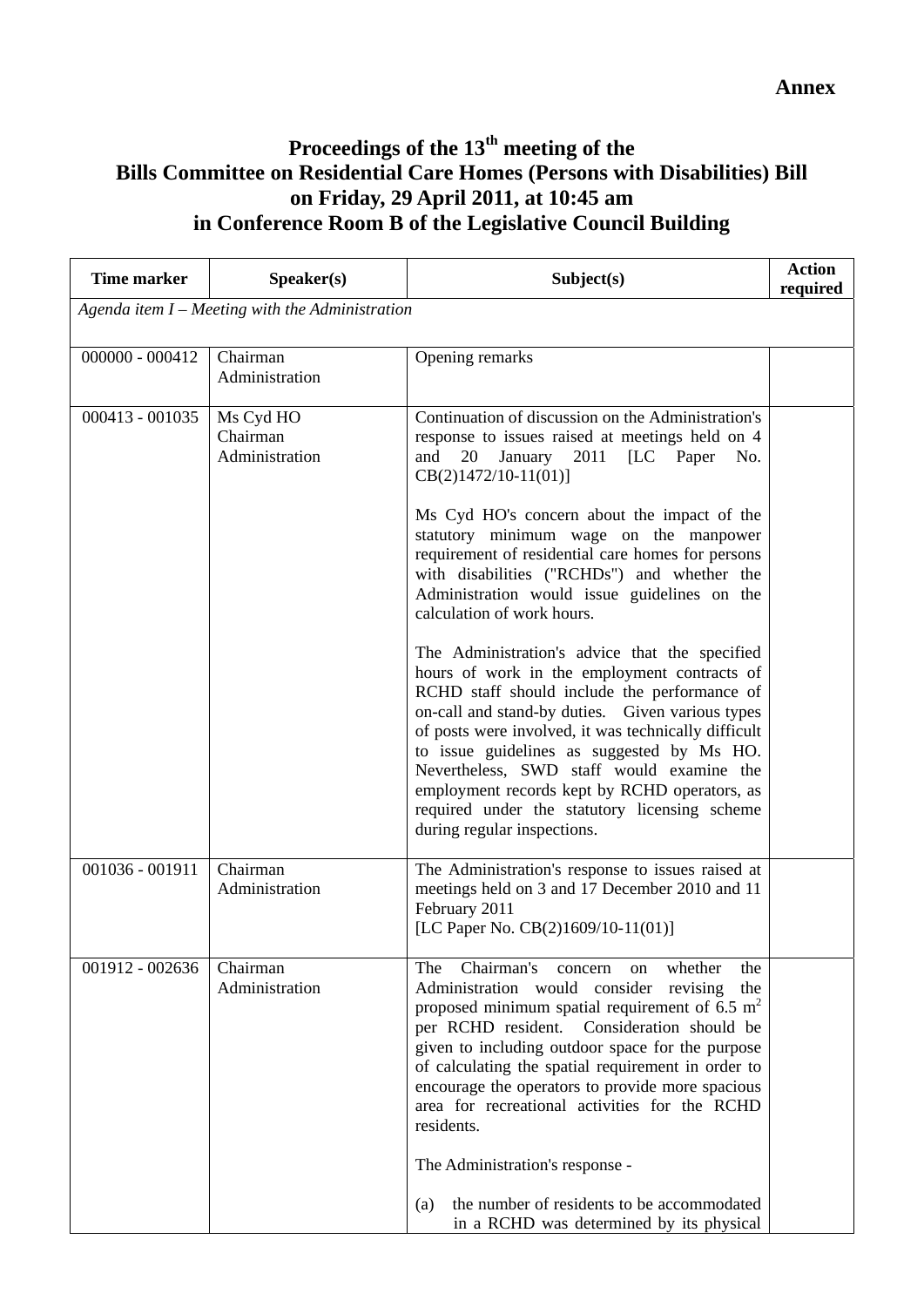| <b>Time marker</b> | Speaker(s)                                       | Subject(s)                                                                                                                                                                                                                                                                                                                                                                                                 | <b>Action</b><br>required |
|--------------------|--------------------------------------------------|------------------------------------------------------------------------------------------------------------------------------------------------------------------------------------------------------------------------------------------------------------------------------------------------------------------------------------------------------------------------------------------------------------|---------------------------|
|                    |                                                  | size and the space standard per capita, i.e.<br>the net floor area for the exclusive use of the<br>The inclusion of outdoor space,<br>home.<br>such as garden and podium might result in a<br>reduction in the actual residential space for<br>each resident.<br>Moreover, diverse views<br>had been received from the residents and the<br>operators on the basis for calculating the<br>floor space; and |                           |
|                    |                                                  | the Administration agreed to revisit the level<br>(b)<br>of minimum area of floor space to be<br>required for each resident in a RCHD and the<br>criteria for determining the area in a RCHD<br>for the purpose of the spatial requirement to<br>be stipulated in the Regulation.                                                                                                                          | <b>Admin</b>              |
| 002637 - 002932    | Mr LEUNG Yiu-chung<br>Chairman<br>Administration | Mr LEUNG Yiu-chung's concern about the<br>grounds for the Education Bureau to close a<br>boarding school pursuant to the Education<br>Regulations (Cap. 279 sub. leg. A).                                                                                                                                                                                                                                  |                           |
|                    |                                                  | The Administration would convey Mr LEUNG's<br>concern to the Education Bureau.                                                                                                                                                                                                                                                                                                                             | <b>Admin</b>              |
| 002933 - 003041    | Mr CHEUNG Kwok-che<br>Administration<br>Chairman | Mr CHEUNG Kwok-che's concern about the<br>differences in the spatial requirements per RCHD<br>resident under the statutory licensing scheme and<br>the pilot Bought Place Scheme for private<br>RCHDs.                                                                                                                                                                                                     |                           |
| 003042 - 003802    | Chairman<br>Administration                       | Briefing by the Administration on the regulatory<br>mechanism and the respective service standards of<br>the premises/institutions providing residential care<br>services for persons with disabilities which were<br>proposed to be exempted from the application of<br>Bill<br>[Appendix]<br>the<br>to LC Paper<br>No.<br>$CB(2)1609/10-11(01)$                                                          |                           |
| 003803 - 004719    | Mr CHEUNG Kwok-che<br>Chairman<br>Administration | Mr CHEUNG Kwok-che's concern about the<br>comparatively lower spatial requirement and<br>staffing requirement for each resident of those<br>premises/institutions providing residential care<br>services for persons with disabilities which were<br>proposed to be exempted from the application of<br>the Bill.                                                                                          |                           |
|                    |                                                  | The Administration's advice that while it agreed<br>that licensing requirements should be kept under<br>review in the light of prevailing circumstances, it<br>considered that the issue was beyond the scope of<br>the Bill.                                                                                                                                                                              |                           |
| 004720 - 010749    | Chairman<br>Administration                       | The Administration's response to the views<br>expressed<br>during<br>the<br>clause-by-clause                                                                                                                                                                                                                                                                                                               |                           |